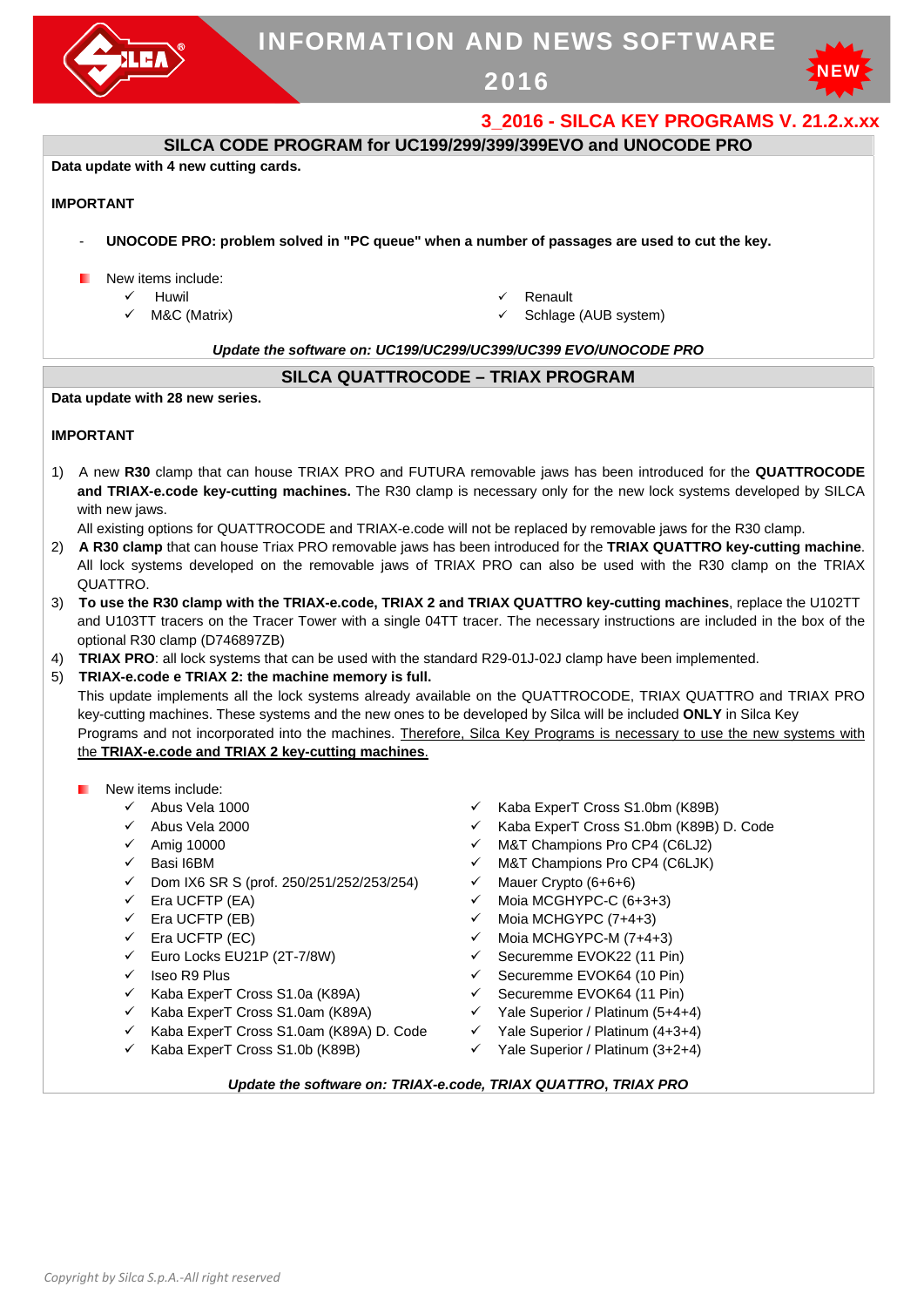



## **2\_2016 - SILCA KEY PROGRAMS V. 21.1.x.xx**



### **Data update with 4 new series.**

- New items include:
	-
	-
	- $\checkmark$  Abus U72  $\checkmark$  Kia (2T--8W)
	- Abus U74 Volvo XC90 (2T –W)

*Update the software on: VIPER*

### **SILCA TRANSPONDER PROGRAM**